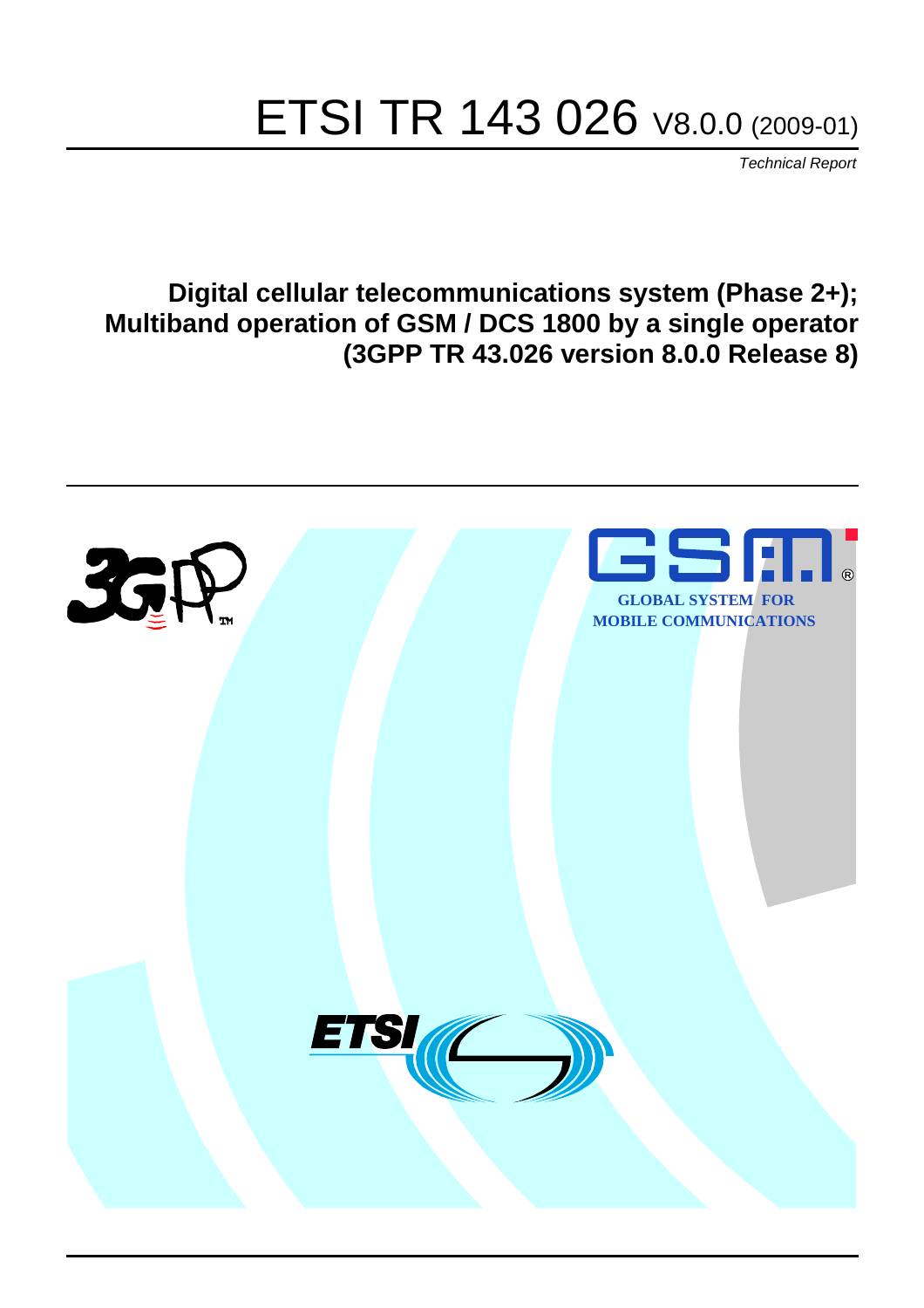Reference RTR/TSGG-0143026v800

> Keywords GSM

#### *ETSI*

#### 650 Route des Lucioles F-06921 Sophia Antipolis Cedex - FRANCE

Tel.: +33 4 92 94 42 00 Fax: +33 4 93 65 47 16

Siret N° 348 623 562 00017 - NAF 742 C Association à but non lucratif enregistrée à la Sous-Préfecture de Grasse (06) N° 7803/88

#### *Important notice*

Individual copies of the present document can be downloaded from: [http://www.etsi.org](http://www.etsi.org/)

The present document may be made available in more than one electronic version or in print. In any case of existing or perceived difference in contents between such versions, the reference version is the Portable Document Format (PDF). In case of dispute, the reference shall be the printing on ETSI printers of the PDF version kept on a specific network drive within ETSI Secretariat.

Users of the present document should be aware that the document may be subject to revision or change of status. Information on the current status of this and other ETSI documents is available at <http://portal.etsi.org/tb/status/status.asp>

If you find errors in the present document, please send your comment to one of the following services: [http://portal.etsi.org/chaircor/ETSI\\_support.asp](http://portal.etsi.org/chaircor/ETSI_support.asp)

#### *Copyright Notification*

No part may be reproduced except as authorized by written permission. The copyright and the foregoing restriction extend to reproduction in all media.

> © European Telecommunications Standards Institute 2009. All rights reserved.

**DECT**TM, **PLUGTESTS**TM, **UMTS**TM, **TIPHON**TM, the TIPHON logo and the ETSI logo are Trade Marks of ETSI registered for the benefit of its Members.

**3GPP**TM is a Trade Mark of ETSI registered for the benefit of its Members and of the 3GPP Organizational Partners. **LTE**™ is a Trade Mark of ETSI currently being registered

for the benefit of its Members and of the 3GPP Organizational Partners.

**GSM**® and the GSM logo are Trade Marks registered and owned by the GSM Association.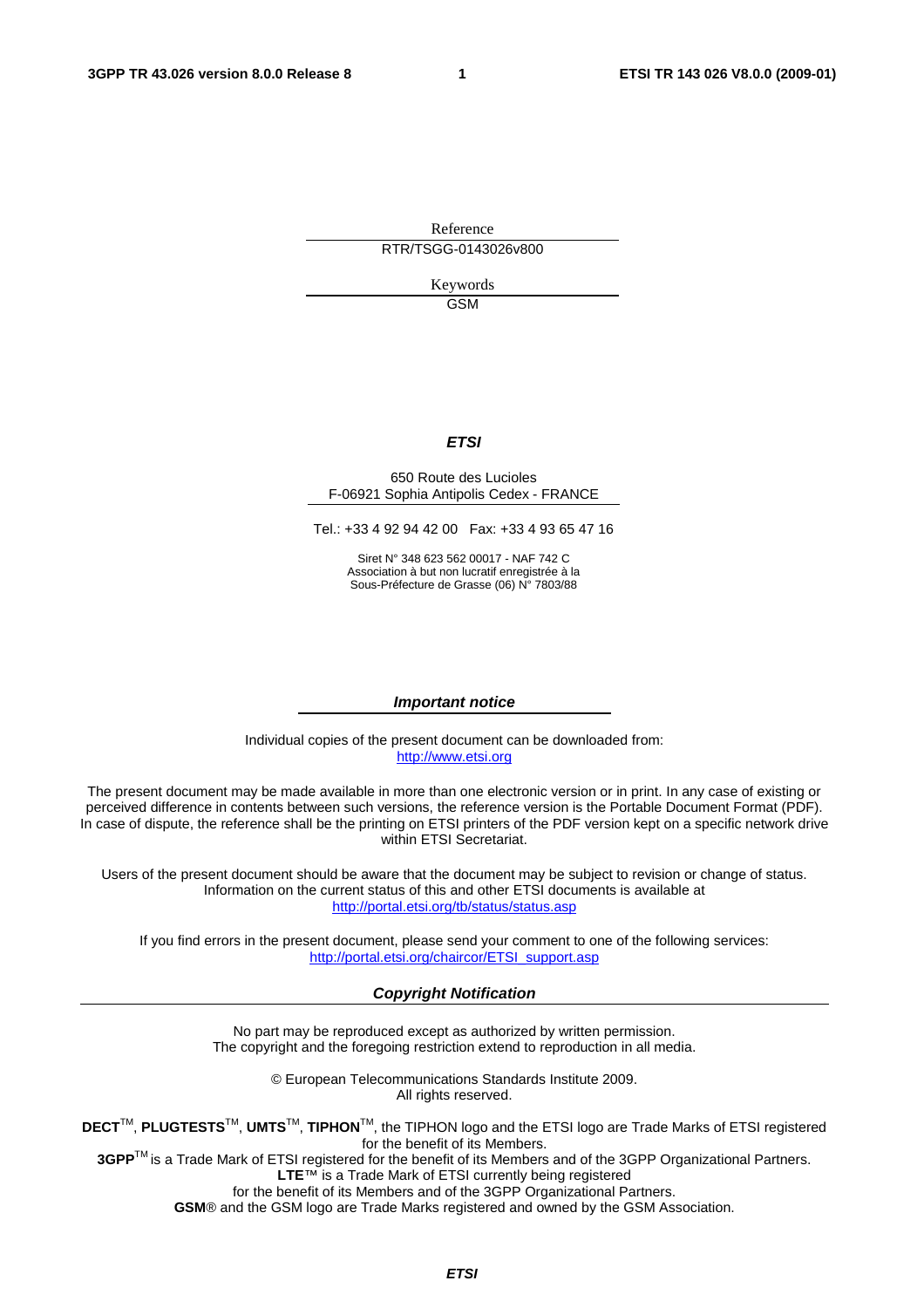# Intellectual Property Rights

IPRs essential or potentially essential to the present document may have been declared to ETSI. The information pertaining to these essential IPRs, if any, is publicly available for **ETSI members and non-members**, and can be found in ETSI SR 000 314: *"Intellectual Property Rights (IPRs); Essential, or potentially Essential, IPRs notified to ETSI in respect of ETSI standards"*, which is available from the ETSI Secretariat. Latest updates are available on the ETSI Web server ([http://webapp.etsi.org/IPR/home.asp\)](http://webapp.etsi.org/IPR/home.asp).

Pursuant to the ETSI IPR Policy, no investigation, including IPR searches, has been carried out by ETSI. No guarantee can be given as to the existence of other IPRs not referenced in ETSI SR 000 314 (or the updates on the ETSI Web server) which are, or may be, or may become, essential to the present document.

### Foreword

This Technical Report (TR) has been produced by ETSI 3rd Generation Partnership Project (3GPP).

The present document may refer to technical specifications or reports using their 3GPP identities, UMTS identities or GSM identities. These should be interpreted as being references to the corresponding ETSI deliverables.

The cross reference between GSM, UMTS, 3GPP and ETSI identities can be found under [http://webapp.etsi.org/key/queryform.asp.](http://webapp.etsi.org/key/queryform.asp)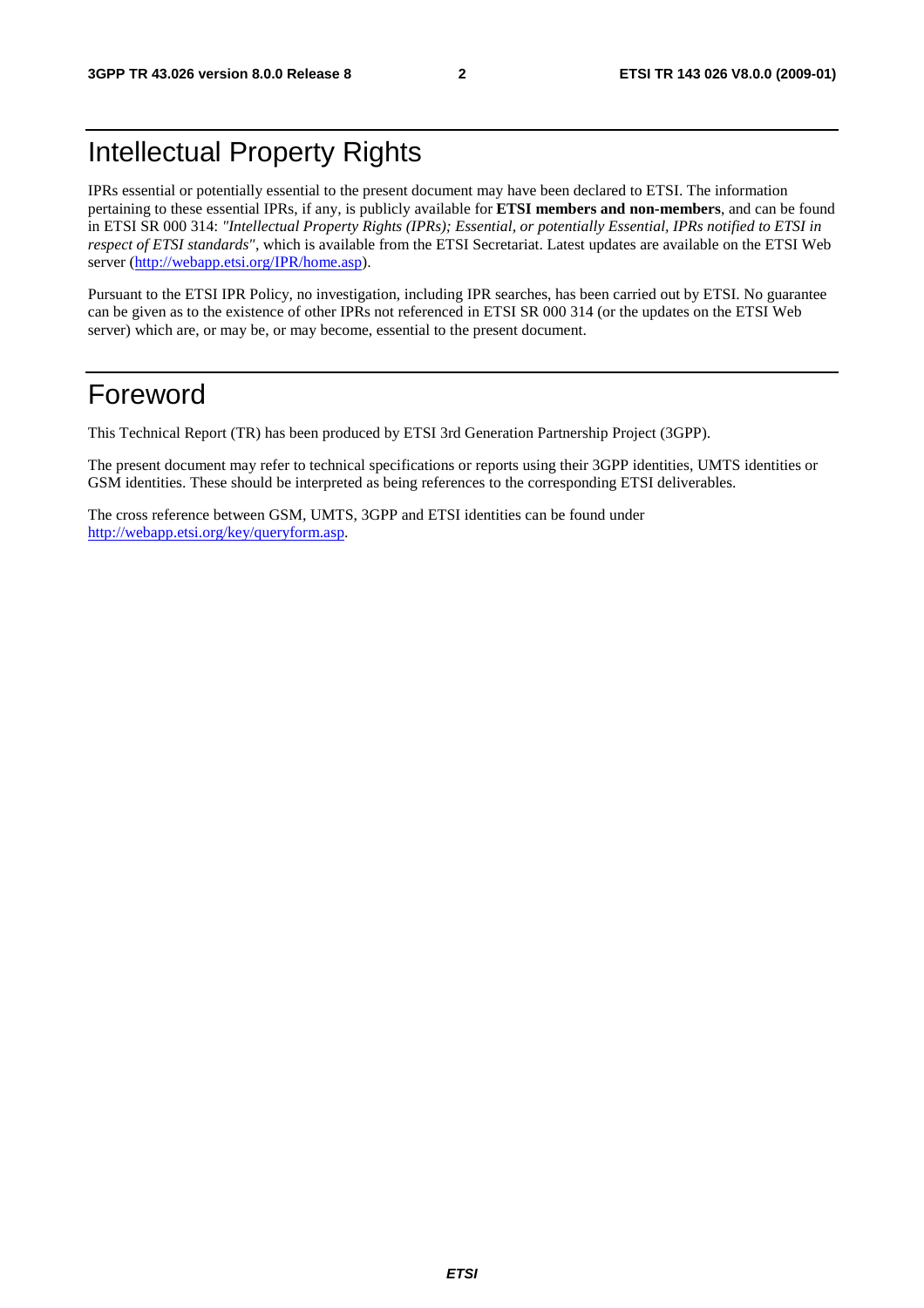$\mathbf{3}$ 

# Contents

| 1<br>1.1<br>1.2                                                              |                                                                                     |  |  |  |  |  |
|------------------------------------------------------------------------------|-------------------------------------------------------------------------------------|--|--|--|--|--|
| 2<br>2.1<br>2.2<br>2.3<br>2.4<br>2.5                                         |                                                                                     |  |  |  |  |  |
| 3<br>3.1<br>3.2<br>3.3<br>3.4<br>4                                           |                                                                                     |  |  |  |  |  |
| 4.1<br>4.1.1<br>4.1.2<br>4.1.3<br>4.2<br>4.3<br>4.4                          |                                                                                     |  |  |  |  |  |
| 5<br>5.1<br>5.2<br>5.3                                                       |                                                                                     |  |  |  |  |  |
| 6<br>6.1<br>6.1.1<br>6.1.2<br>6.2<br>6.2.1<br>6.2.2<br>6.3<br>6.3.1<br>6.3.2 |                                                                                     |  |  |  |  |  |
| Annex A:                                                                     |                                                                                     |  |  |  |  |  |
| A.1<br>A.2<br>A.3<br>A.4<br>A.5                                              | Proposed for WI "Technical enhancements" and required by WI "Multiband operation"11 |  |  |  |  |  |
| <b>Annex B:</b>                                                              |                                                                                     |  |  |  |  |  |
|                                                                              |                                                                                     |  |  |  |  |  |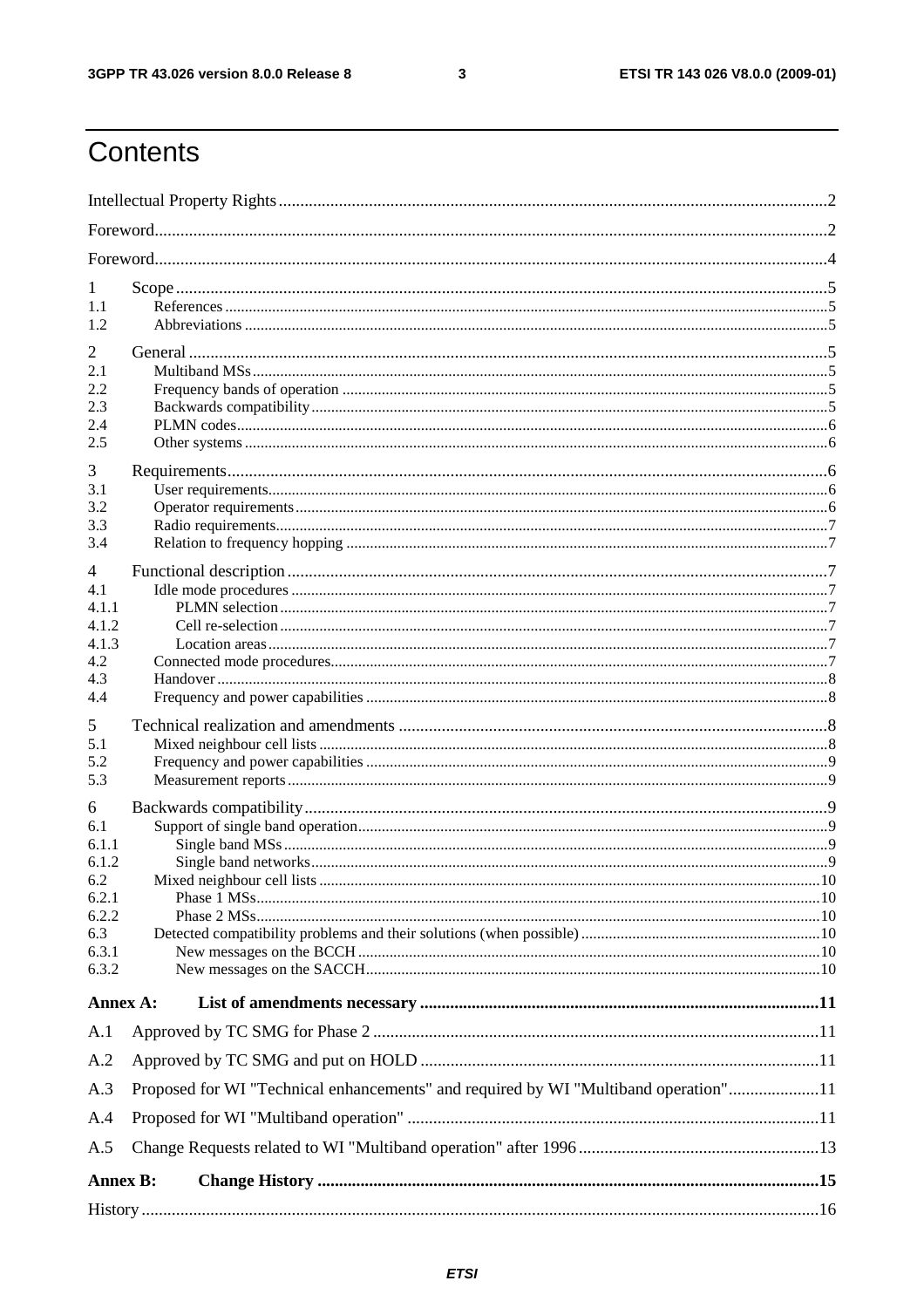# Foreword

This Technical Specification has been produced by the 3<sup>rd</sup> Generation Partnership Project (3GPP).

The contents of the present document are subject to continuing work within the TSG and may change following formal TSG approval. Should the TSG modify the contents of the present document, it will be re-released by the TSG with an identifying change of release date and an increase in version number as follows:

Version x.y.z

where:

- x the first digit:
	- 1 presented to TSG for information;
	- 2 presented to TSG for approval;
	- 3 or greater indicates TSG approved document under change control.
- y the second digit is incremented for all changes of substance, i.e. technical enhancements, corrections, updates, etc.
- z the third digit is incremented when editorial only changes have been incorporated in the document.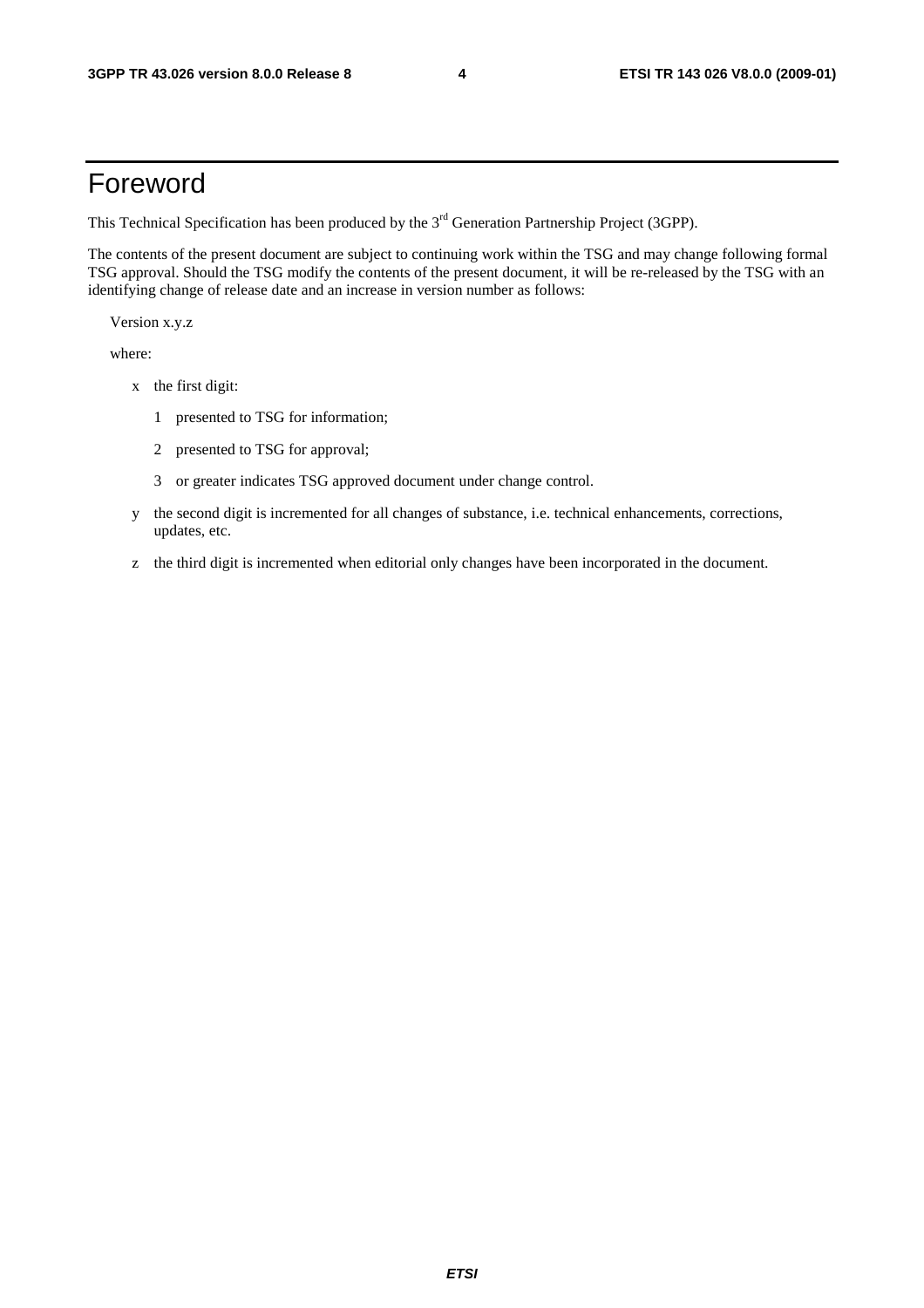### 1 Scope

The purpose of the present document is to describe the functionality of a Multiband GSM/DCS Network operated by a single operator and the Multiband GSM/DCS Mobile Station (MS). It also describes the necessary amendments to the GSM/DCS phase 2 specifications for the technical realization of the function.

The resulting Amendment Requests (AR) and Change Requests (CR) necessary for Multiband Operation are listed in annex A.

### 1.1 References

Not relevant to the present document.

### 1.2 Abbreviations

Abbreviations used in the present document are listed in GSM 01.04.

# 2 General

Multiband operation of GSM/DCS by a single operator enables an operator, with licenses in more than one of the frequency bands specified in the GSM specifications, to support the use of multiband MSs in all bands of the licenses. In addition it also enables the operator to support the use of single band MSs in, at least, one band of the licenses.

Multiband GSM/DCS MSs, are MSs which are capable of using more than one of the frequency bands specified in the GSM specifications. The multiband MS is specified in GSM 02.06. (AR02.06-A001) and in section 2.1.

The use of multiband operation and development of multiband MSs are optional for operators and manufactures.

### 2.1 Multiband MSs

A MS which supports more than one band and the functionality below is defined as a Multiband MS.

The multiband MS has the functionality to perform handover, channel assignment, cell selection and cell re-selection between all its bands of operation within one PLMN, i.e. when one PLMN code is used in all bands. In addition it has the functionality to make PLMN selection, in manual or automatic mode, in all its bands of operation. The multiband MS shall meet all requirements specified for each individual band supported. In addition it shall meet the extra functional requirements for the multiband MSs.

### 2.2 Frequency bands of operation

Multiband operation shall be possible with any combination of the frequency bands specified in the GSM specifications. No frequency band is treated as a primary band in the specification. The operators may however use control mechanisms to make the MSs treat one of the bands with priority.

As a first implementation of Multiband operation only operation with GSM 900 (Standard or Extended) and DCS 1 800 is included in the standard. The proposed procedures shall however make it possible for operation between other bands if such are included in the core specifications in the future.

### 2.3 Backwards compatibility

Backwards compatibility with phase 1 and phase 2 single band mobiles shall be ensured by the specification of multiband operation. A multiband PLMN shall therefore, in addition to support of multiband MSs, be able to support the use of single band mobiles for, at least one of the bands of operation.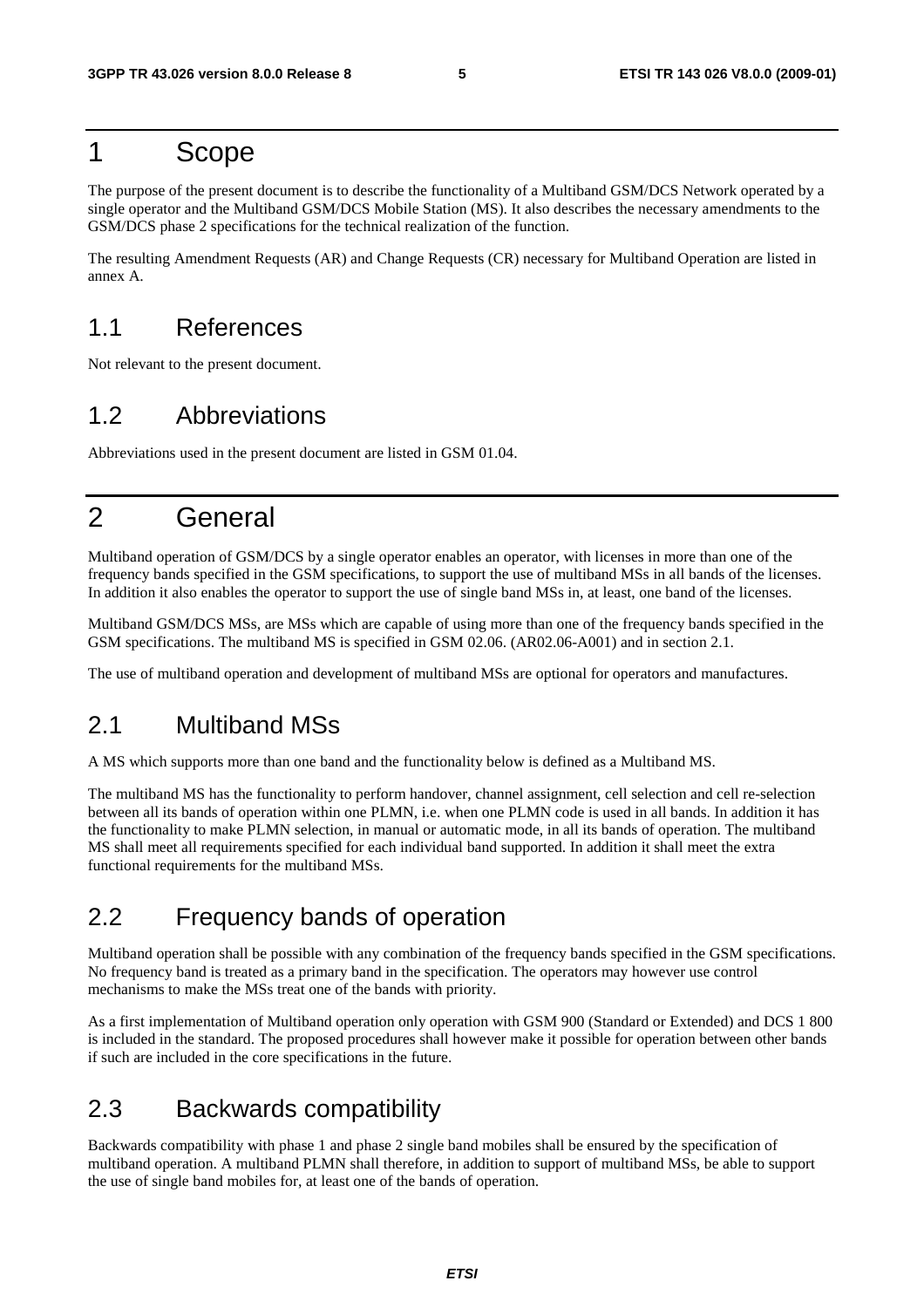Backwards compatibility by the multiband MSs shall also be ensured. The MSs shall therefore be able to, functionally, work as single band mobiles in a single band network.

### 2.4 PLMN codes

Multiband operation of GSM/DCS by a single operator, with handover and assignment between the bands, implies that only one PLMN code is used in all bands of operation. Handover or assignment between PLMNs is not covered by this document or the work item.

An operator, with license in more than one band, may however support multiband mobiles without handover and assignment between the bands. If so, more than one PLMN code may be used. This is already covered with the phase 1 and phase 2 specifications.

### 2.5 Other systems

Multiband operation by a single operator does not include multi mode operation, i.e. handover, assignment or roaming between GSM/DCS and systems covered by other specifications or standards. The amendments of the GSM/DCS specifications for multiband operation may however be done in a flexible way so that multi mode operation can make use of the same procedures.

# 3 Requirements

### 3.1 User requirements

No special actions by the user shall be necessary to use a multiband MS. The possibility for the user to decide to operate the MS in a single band mode may however be supported. Indications may also be given to the user of which band is being used.

The user of a multiband MS shall be able to roam between PLMNs operating in any of the MS's frequency bands of operation. The MS shall therefore, at PLMN selection, present all available PLMNs within its frequency bands of operation.

### 3.2 Operator requirements

The use of multiband operation shall be optional for the operator. Multiband MSs must therefore be able to, functionally, work as single band MSs in a single band network.

When multiband operation is used, it shall be possible to provide coverage in one frequency band independently of the coverage in another band..

Two options can be implemented by an operator when operating a multiband network :

- i) a BCCH in each band of operation;
- ii) a common BCCH in only one of the band of operation when resources across all bands are co-located and synchronized.
- NOTE: For case ii), in order to ensure proper operation of the network, the operator should take into account issues related to the difference of propagation between the different bands, e.g GSM and DCS when performing cell planning. As far as synchronization issues are concerned, the requirements for TA for multiband BTSs may only be fulfilled when the TA is the same in the two bands, i.e. within the tolerance as defined in GSM 05.10. This imposes some restrictions on the cells where the two bands are supported (e.g. small cells).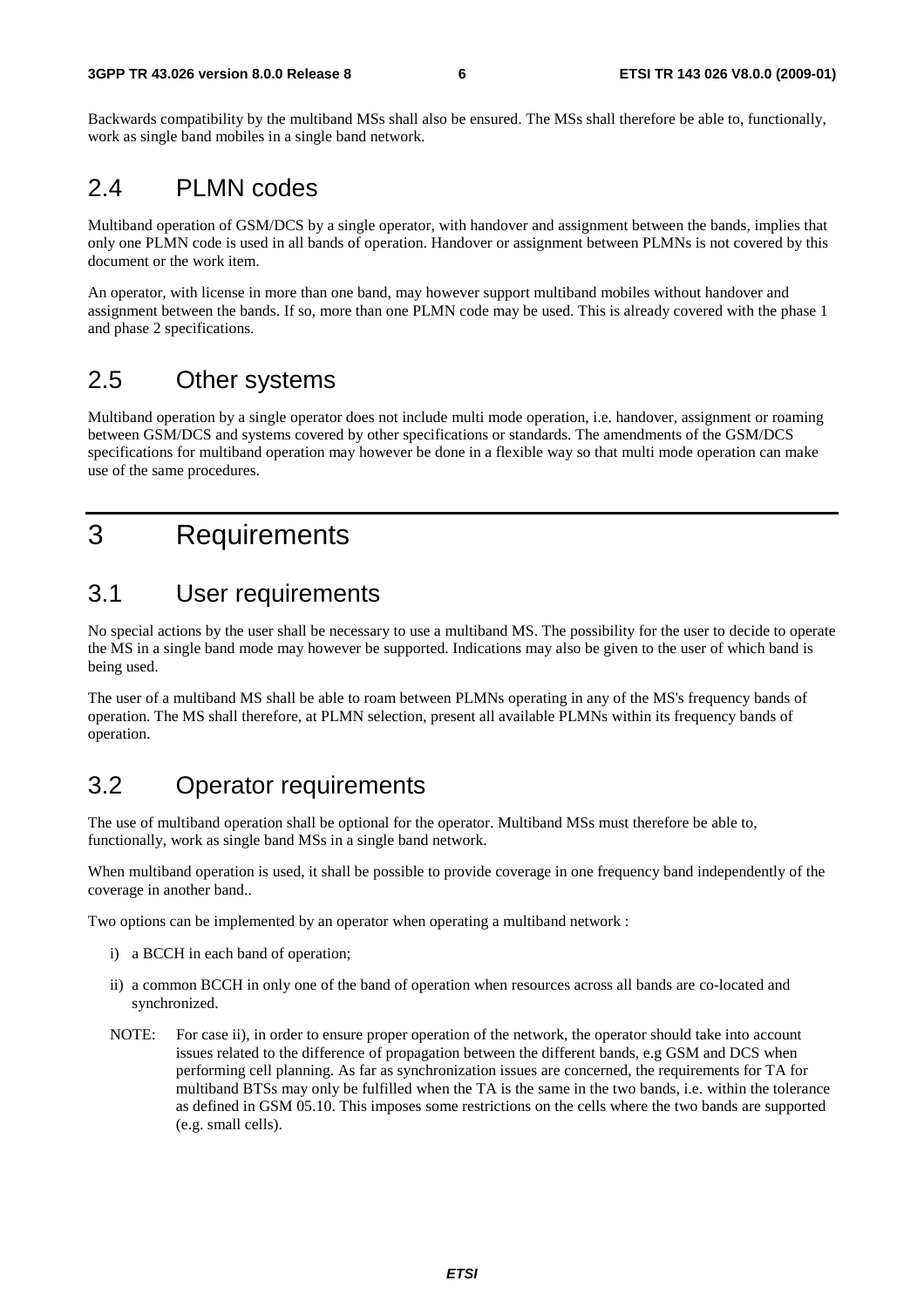### 3.3 Radio requirements

The radio requirements for GSM and DCS in the present GSM/DCS specification differs in some cases. A multiband MS and the multiband network shall meet all requirements for each band of operation respectively. Type approval of multiband MSs will be covered by the respective test specifications and some additional tests for the multiband functionality.

### 3.4 Relation to frequency hopping

The multiband MS and the multiband network shall support frequency hopping within each band of operation. Frequency hopping between the bands of operation is not required.

### 4 Functional description

To understand the necessary amendments of the phase 2 specifications functional descriptions of different procedures and solutions are described below. The technical realization are described in clause 5 and the actual amendments are listed in annex 1 with a brief description.

### 4.1 Idle mode procedures

The idle mode procedures will not be different for multiband MSs or networks. Only the fact that more than one band is available has to be taken into account.

### 4.1.1 PLMN selection

A multiband MS shall use the normal PLMN selection procedures, as specified in GSM 02.11 and 03.22, with the additional requirement to select from all available PLMNs in all bands of operation. When presenting available PLMNs it shall show all available PLMNs within the MSs bands of operation. A multiband PLMN may have BCCHs available on more than one band but shall still be treated as one PLMN and must therefore only be presented once.

PLMN search time, at switch on, will be the sum of the search times presently specified for each band of operation if no prior knowledge is stored in the MS.

### 4.1.2 Cell re-selection

The multiband network will send out neighbour cell lists which may contain a mixture of channels from different frequency bands. The multiband MSs shall follow the normal cell-re-selection procedures with the addition to monitor all channels within the neighbour cell list which are within the MS's bands of operation. All MSs shall ignore channel numbers which are outside its bands of operation. Channels within the MS's bands of operation shall be monitored.

Priority at cell re-selection can be given to one of the bands of operation by using existing phase 2 parameters.

Compatibility with phase 1 and phase 2 MSs will be ensured by the procedures described in clause 6.

### 4.1.3 Location areas

No special requirements are specified for the allocation of location areas among the cells in a multiband network. It shall therefore be possible the use the same or different location areas for cells in different frequency bands irrespective of their location.

### 4.2 Connected mode procedures

The multiband network will send out neighbour cell lists which may contain a mixture of channels from different frequency bands. The multiband MS shall use the normal monitor and reporting procedures with the additional requirement to monitor and report from all channels within its bands of operation.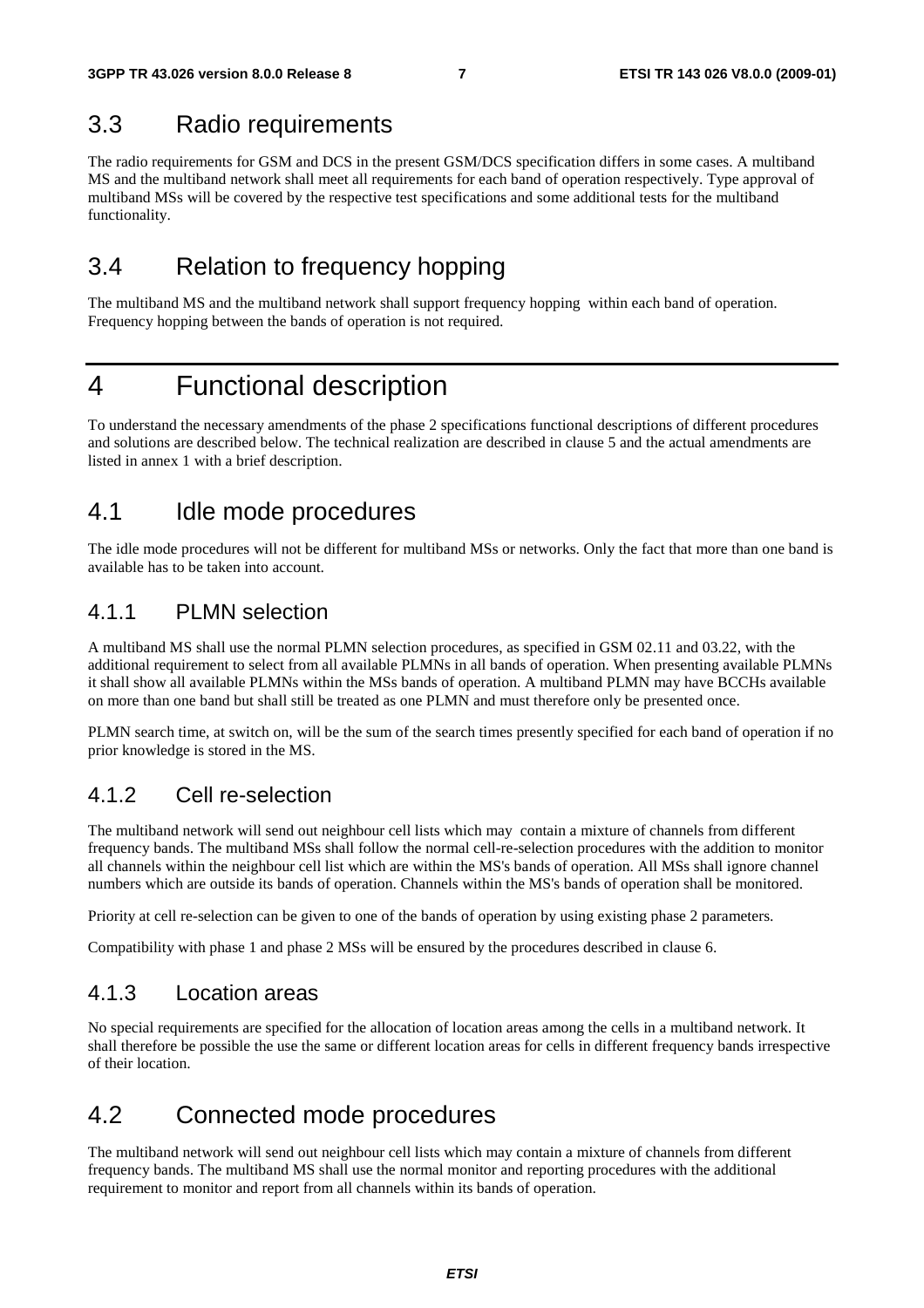### 4.3 Handover

Based on the measurement reports sent by the multiband MS the network will send handover commands to any channel within the MS's bands of operation.

To ensure that handover is possible to a cell which was not reported to be the strongest candidate, e.g. for traffical reasons, a multiband MS shall report at least the number of strongest candidates on each band measured and identified as indicated by the parameter Multiband\_Reporting sent in System Information 2ter/5ter. The coding of this parameter is specified in AR 05.08-A006.

Any MS will only send measurement reports from cells within its bands of operation. Handover commands to cells outside the bands of operation will therefore not occur..

### 4.4 Frequency and power capabilities

The network will be informed by the MS of its frequency and power capabilities to ensure that all procedures, e.g. the handover algorithm, gets accurate information.

5 Technical realization and amendments

The technical realization, e.g. bit mapping, is described in this clause. Also, the necessary amendment is described and reference is made to the amendment request presented.

### 5.1 Mixed neighbour cell lists

A multiband network may use System Information 2/5, System Information 2bis/5bis and a new System Information 2ter/5ter to inform the MSs about the available neighbour cell frequencies. The BCCH channel list consists either of only the sub list derived from the neighbour cell description information element(s) in SI 2/5 (and possibly SI 2bis/5bis) or that sub list concatenated with the neighbour cell description information element received in SI 2ter/5ter in case SI 2ter/5ter is also received. Indication that 2ter is available is included in the SI3 rest octets. Channel numbers which are outside the bands of operation of a MS will be ignored. The scheduling of the sending of SI 2ter on BCCH is specified in AR05.02-A001.

Solution to problems with backwards compatibility are described in clause 6.

Different encoding of the BCCH frequencies in the BA list give different numbers of possible combinations and number of neighbour cells in the list. The limitations are given below:

#### **1024 range**

This allows to encode 2 - 16 frequencies, the frequencies being spread among up to 1024 ARFCNs. This cover more than P-GSM, E-GSM and DCS 1800 together.

#### **512 range**

This allows to encode 2-18 frequencies, the frequencies being spread among up to 512 consecutive ARFCNs. This would cover the E-GSM and DCS for instance.

#### **256 range**

This allows to encode 2-22 frequencies, the frequencies being spread among up to 256 consecutive ARFCNs.

#### **128 range**

This allows to encode 2-29 frequencies, the frequencies being spread among up to 128 consecutive ARFCNs.

#### **Variable bit map**

This allows any combination among 112 consecutive ARFCNs.

#### **Bit map 0**

This allows to encode 124 frequencies among ARFCNs 1-124.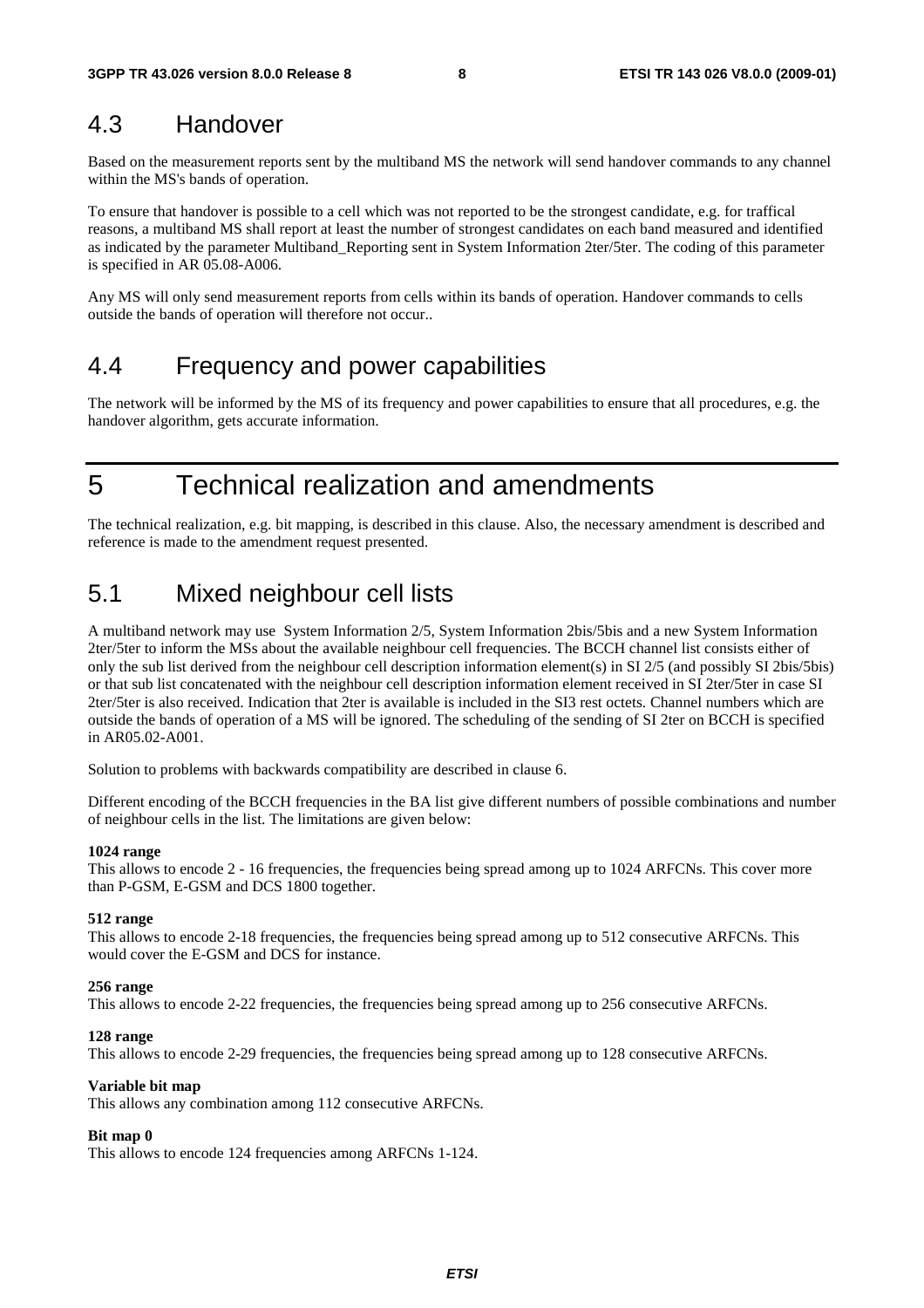### 5.2 Frequency and power capabilities

The network has to be informed of the frequency capabilities and the associated power capability of the multiband MS, on each frequency band, at call set up to ensure a reliable functionality. A multiband mobile shall therefore send a classmark change message with CM3 information as early as possible according to the procedure described in AR 04.08-A069 and AR 04.08-A071 (Early Classmark Sending)*.* In order to give an early indication to the network that the MS is capable of using the Early Classmark Sending, one bit in CM1 and CM2 is used (the spare bit in front of the A5/1 bit).

The network may forbid the MS to use Early Classmark Sending by setting the Early Classmark Sending Control (ECSC) bit in the SI3 rest octets to "L".

The requirement on the timing of the Classmark Change message, such that the MS send CM change in the empty uplink block following the reception of the L2 UA frame, is specified in AR 04.13-A001.

An operator may decide to delay or inhibit the sending of the Classmark Change message from the BSC to the MSC if it was received immediately after the initial L3 message. This is described in AR08.08-A013.

Any combination of frequency bands and power capabilities in the GSM specifications shall be possible. The coding of frequency and power capabilities according to the solution in AR04.08-A007 ensure this flexibility and also give room for further evolution.

### 5.3 Measurement reports

The multiband MS will normally report the signal strength of six strongest and identified neighbour cells as a normal MS. These cells may however not use the same frequency band.

To ensure that handover is possible, e.g. for traffical reasons, to a cell which was not reported to be the strongest candidate, a multiband MS shall, for each band, report at least the number of strongest candidate cells measured and identified as indicated by the MultibandReporting parameter. This parameter is sent in the 5ter and 2ter messages with two bits from the Skip Indicator, which will not be used in 2ter/5ter. The maximum of six cells reported is still unchanged.

The sending of the MultibandReporting parameter is specified in AR04.08-A015.The coding of the two bits in the parameter is specified in AR 05.08-A006.

### 6 Backwards compatibility

Multiband operation will be specified to be backwards compatible so that no harm is made to existing networks and that phase 1 and phase 2 single band mobiles will work in a multiband network.

### 6.1 Support of single band operation

### 6.1.1 Single band MSs

A multiband network will normally support single band mobiles in each of the bands of operation but in some cases (common BCCH in one band), it will only support single band mobiles in one of the bands of operation. Single band signalling will be present as well as multiband signalling.

### 6.1.2 Single band networks

The multiband MSs will, functionally, work as single band mobiles in a single band network.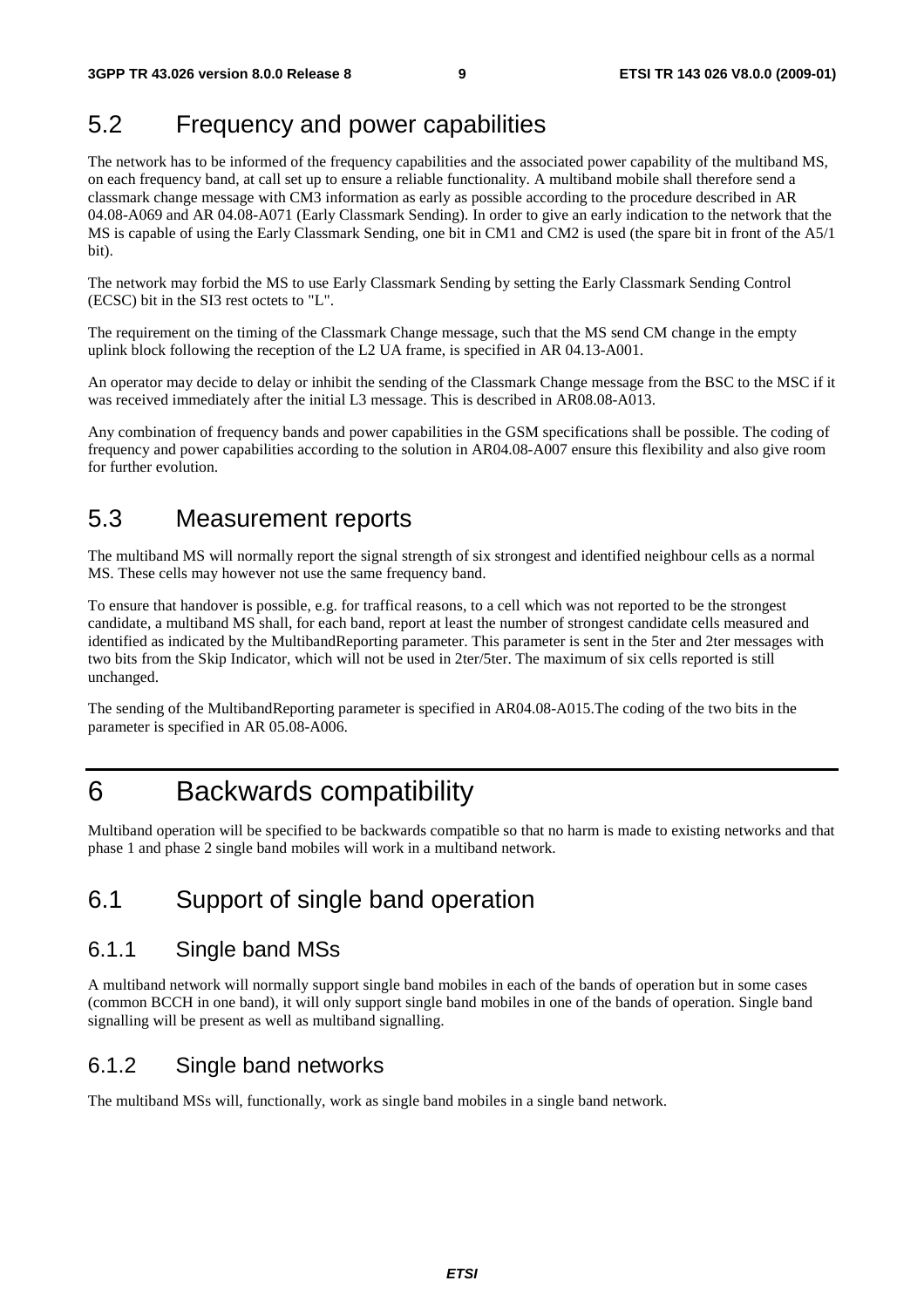### 6.2 Mixed neighbour cell lists

### 6.2.1 Phase 1 MSs

Some phase 1 DCS mobiles ignores the whole BA list if frequencies outside the DCS band is contained in the BA list. System Information 2ter/5ter are therefore introduced to solve this problem. In multiband PLMNs, where phase 1 DCS MSs will be present, SI 2ter/5ter will be used to indicate the ARFCNs outside the DCS1800 band. SI 2ter/5ter will then be ignored by the phase 1 MSs but SI2/5 and 2bis/5bis will still be used.

### 6.2.2 Phase 2 MSs

Phase 2 mobiles will only ignore channel numbers, i.e. not the whole BA list, which are outside the bands of operation of the MS. This is already included in the phase 2 specifications (CR-04.08-665).

### 6.3 Detected compatibility problems and their solutions (when possible)

### 6.3.1 New messages on the BCCH

Some GSM 900 phase 1 mobiles will not operate properly if new SI messages with a L2 pseudolength greater than 1 are received. To be able to provide service to these mobiles in a multiband 900-1800 network with P-GSM 900 phase 2 mobiles, the handling of the pseudolength received in SI messages have been modified and some measures to avoid the situation have been defined in ETR 09.94. The changes introduced are:

- Phase 2 mobiles are recommended to ignore the L2 pseudolength received in all SI messages. For the System Information 2ter message mobiles are required to ignore the received L2 pseudolength. (CR -04.08-A239 rev 2 and 238 rev 2)
- Networks shall set the L2 pseudolength in the SI 2ter message to 0. SI 2bis must not be used in the P-GSM band. (CR -09.94-A007 rev 1)

### 6.3.2 New messages on the SACCH

Some phase 1 mobiles may experience performance degradations if the network sends SI messages not defined in phase 1 on the SACCH. The recommended measures to avoid this degradation have been defined in ETR 09.94 (CR -09.94- A007 rev 1):

- Networks shall not send SI 5ter messages on the SACCH to phase 1 GSM or DCS mobiles or SI 5bis messages on the SACCH to phase 1 GSM mobiles.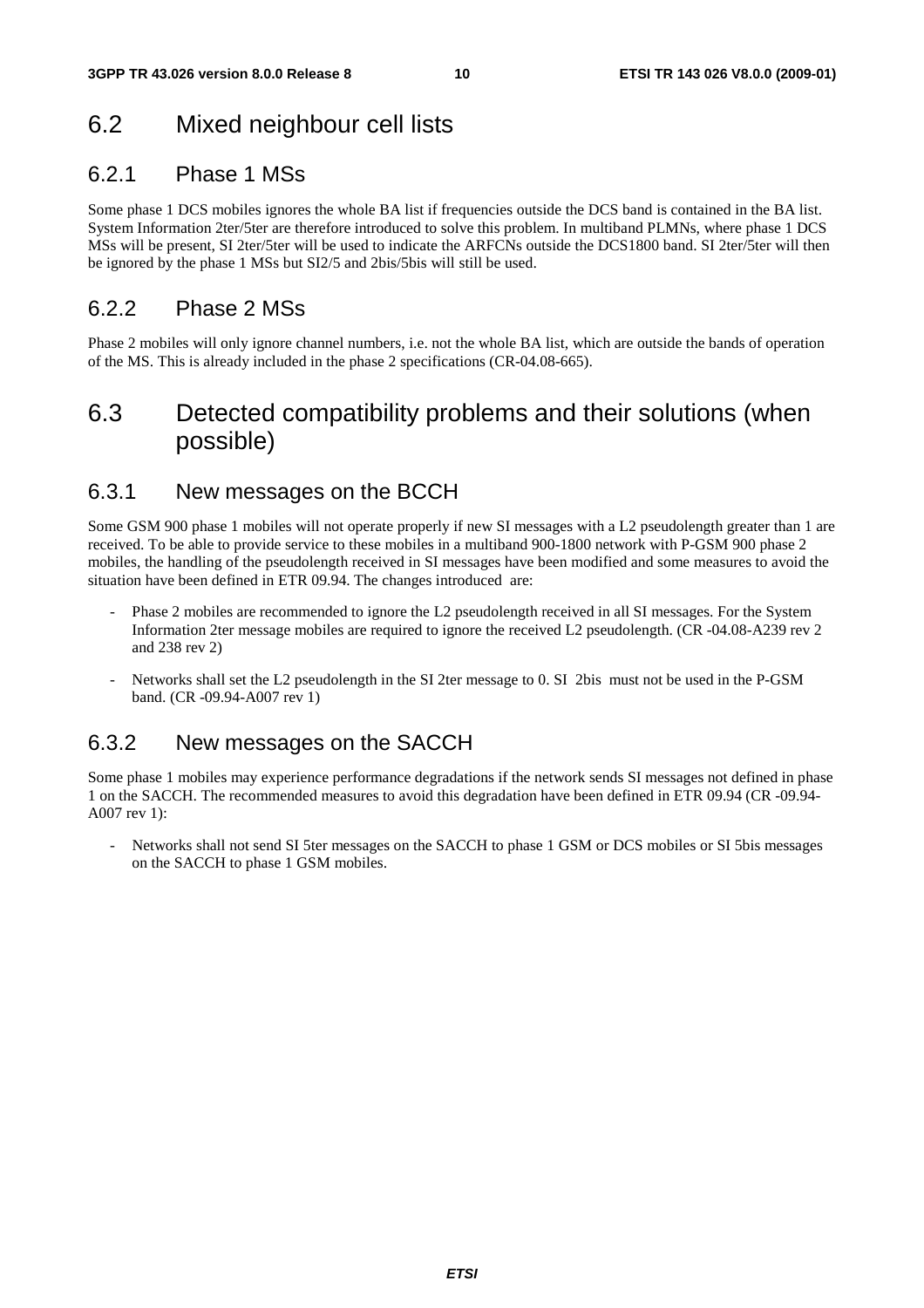# Annex A: List of amendments necessary

# A.1 Approved by TC SMG for Phase 2

A.1.1 CR-04.08-665 on mixed frequency lists

Compatibility ensured for phase 2 mobiles in a multiband PLMN.

# A.2 Approved by TC SMG and put on HOLD

A.2.1 AR 08.58-A005r4 "Sending of SACCH System Information on a call-by-call basis"

Procedures to send SI on SACCH based on the MS capabilities. This is part of WI "Technical Enhancements" and was approved at SMG#14.

# A.3 Proposed for WI "Technical enhancements" and required by WI "Multiband operation"

#### A.3.1 AR 04.08-069 "Early Classmark Sending" and AR 04.08-071 "Early Classmark Sending"

The multiband MS shall automatically send the CLASSMARK CHANGE message as soon as the main signalling link is established (Early Classmark Sending) if so permitted by the network, as indicated in the last reception in the accessed cell of the SYSTEM INFORMATION 3 message.

#### A.3.2 AR 04.13-A002r1 "Performance requirements on the sending of the CLASSMARK CHANGE message"

Requirements on the MS to send CM Change in the first uplink block after receiving UA-frame in downlink.

#### A.3.3 AR 08.08-A013r3 "Early sending of CLASSMARK CHANGE"

Inclusion of the option for the BSS to delay or suppress the sending of the CLASSMARK UPDATE message to the MSC in case the CLASSMARK CHANGE message was received at initial connection establishment.

#### A.3.4 CR 09.90-033 "Early sending of Classmark change indication in CLASSMARK IE"

A phase 2 MS uses one bit in Classmark 1 and 2 IE to indicate its capability in terms of early sending of classmark change message. This bit was associated to another meaning and its use leads to the use of a former reserved value.

# A.4 Proposed for WI "Multiband operation"

A.4.1 AR 02.06-A001r2 "Definition of multiband MS type"

Inclusion of multiband possibilities and definition of the multiband MS.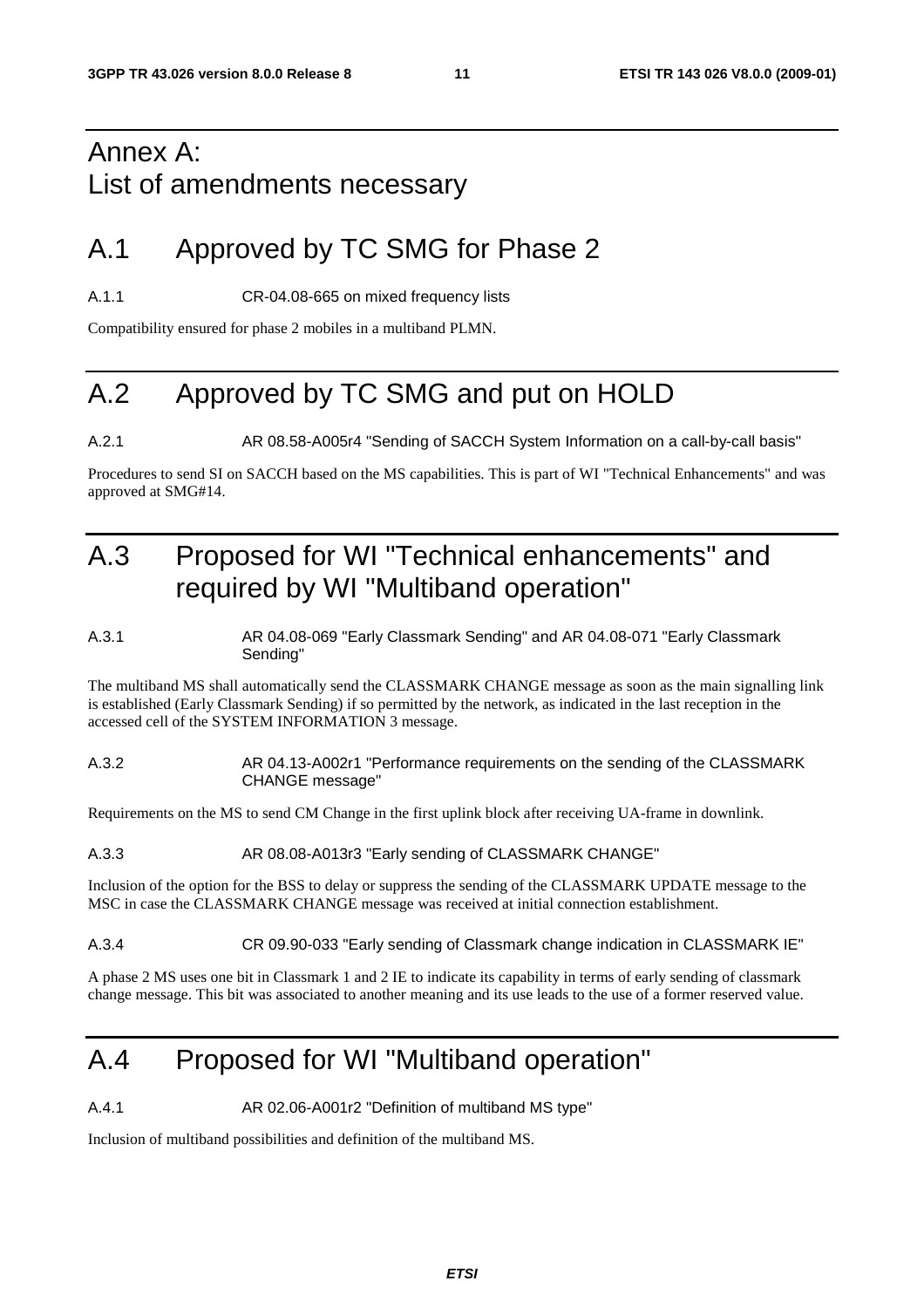A.4.2 AR 02.11-A004 "Clarifications for multiband operation"

Clarifications about the possibilities to use multiband operation and presentation of available PLMNs.

A.4.3 AR 03.22-A004 "Support of multiband operation by a single operator"

Removal of inconsistencies with multiband operation.

A.4.4 **AR 04.08-A007r2** "Multiple band MSs in a dual band network"

Extended coding of frequency and power capabilities in CM3.

A.4.5 AR 04.08-A015r5 "New SI messages 2ter and 5 ter"

Introduction of the two new SI messages 2ter and 5ter to ensure backwards compatibility.

A.4.6 AR 05.01-A004 "Amendments for multiband operation"

Clarification of the functionality of, and radio requirements on, multiband MSs.

A.4.7 AR05.02-A001 "Inclusion of System Information 2ter for multiband operation"

Scheduling of the sending of System Information 2ter on BCCH.

A.4.8 AR 05.05-A008 "Amendments for multiband operation"

Specification of possible frequency bands and the functionality of the multiband MS.

A.4.9 AR 05.08-A006 "Amendments for multiband operation"

Specification of the radio requirements, e.g. measurement reporting, on the multiband MS.

A.4.10 AR08.58-A006r1 "Introduction of SI 2ter and 5ter"

New code points for SI 2ter and 5ter included in GSM 08.58.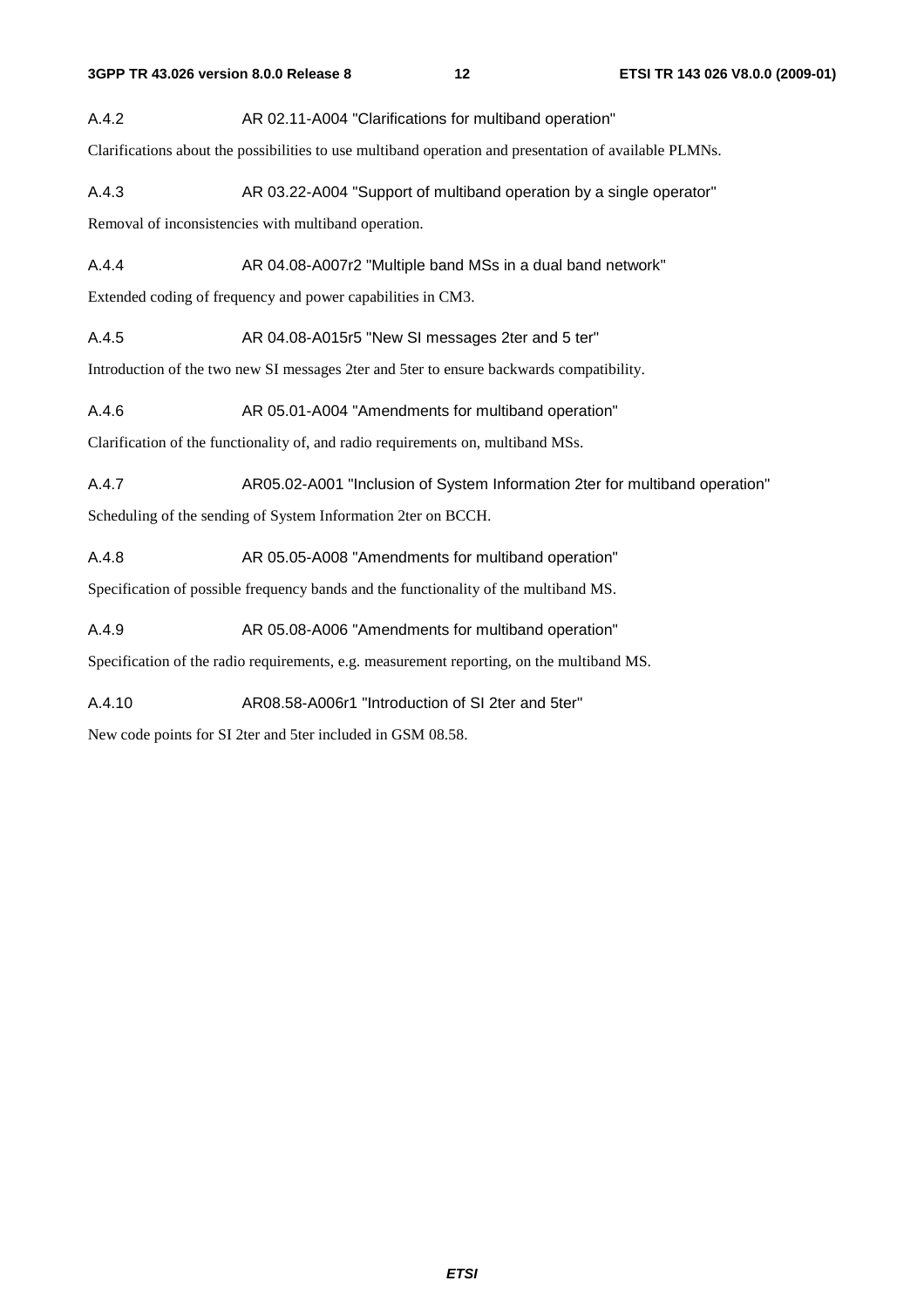- A.4.11 CR11.10- 846 "Introduction of new section 26.11 for Multiband specific signalling tests"
- A.4.12 CR11.10- 847 "Inclusion of reference to new section 26.11 in introduction to section 26"
- A.4.13 CR11.10- 848 "Immediate assignment procedures: multiband"
- A.4.14 CR11.10- 849 "Handover procedure: Multiband MSs"
- A.4.15 CR11.10- 850 "Structured procedures, multiband"
- A.4.16 CR11.10- 851 "Default message contents for section 26.11"
- A.4.17 CR11.10- 852 "Modification of section 26.3 for Multiband MSs"
- A.4.18 CR11.10- 853 "Received signal measurements for multiband MSs"
- A.4.19 CR11.10- 854 "Measurement reporting for Multiband MS"

## A.5 Change Requests related to WI "Multiband operation" after 1996

NOTE: This may not be a complete list, and is provided for indicative purposes only.

A.5.1 CR04.08-A178 "Handling of multiple frequency redefinitions"

A179 was the matching CR for the phase 2 specification.

- A.5.2 CR04.08-A154r2 "Indication of multislot class"
- A.5.3 CR03.26- A002r1 "Amendment for multiband Operation (common BCCH for the different bands of operation)"

A001r1 was the matching CR for the phase 2 specification.

A.5.4 CR05.08-A035 "Amendment for multiband operation (common BCCH for the different bands of operation)'

A034 was the matching CR for the phase 2 specification. Linked to CR03.26 A002r1 above.

A.5.5 CR04.08-A214 "Coding of classmark information for multiband mobiles"

A210r1 was the matching CR for the phase 2 specification.

A.5.6 CR04.08-A207r1 "Handling of classmark information at band change"

A204r2 was the matching CR for the phase 2 specification.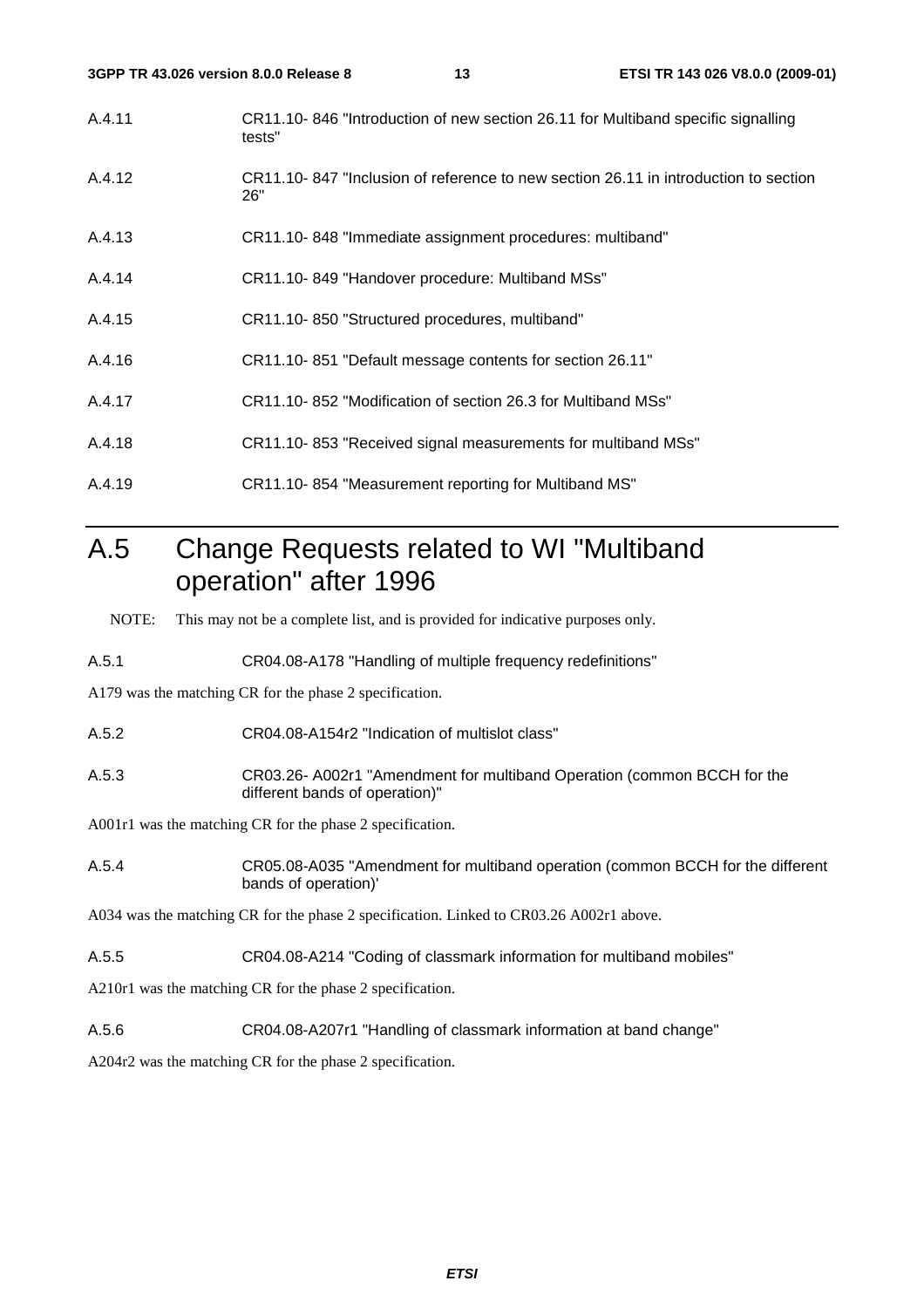- A.5.7 CR 04.08-A239r2 'Clarification of use of L2 Pseudo Length in SYSTEM INFORMATION messages' (phase 2 , release -95)
- A.5.8 CR 04.08-A238r2 'Clarification of use of L2 Pseudo Length in SYSTEM INFORMATION messages' (phase 2+, release -96)
- A.5.9 CR 09.94- A007r1 'Handling of new phase 2 BCCH and SACCH messages by phase 1 MS'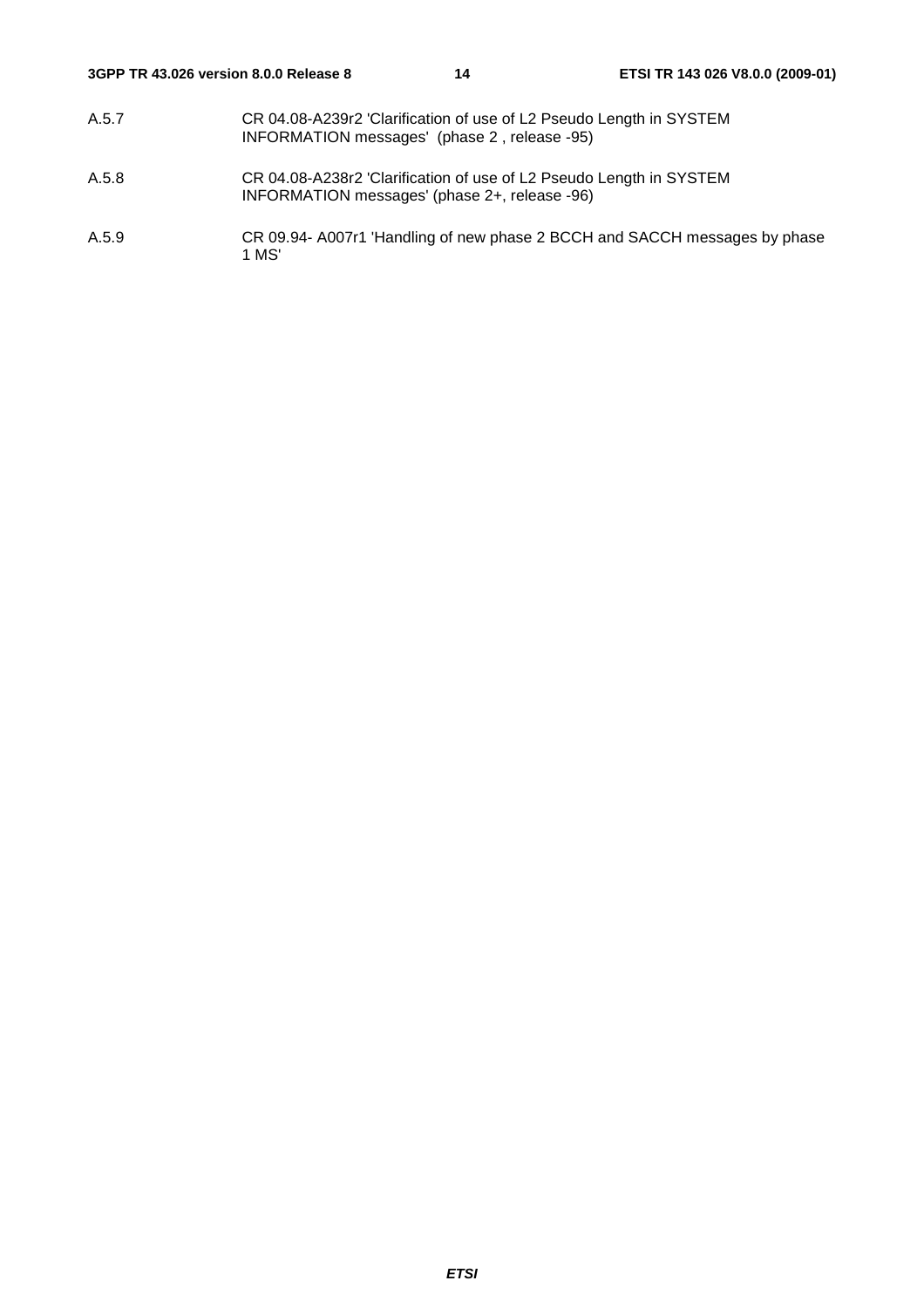# Annex B: Change History

| <b>Change history</b> |              |         |                            |                    |                         |  |  |
|-----------------------|--------------|---------|----------------------------|--------------------|-------------------------|--|--|
| SMG No.               | TDoc.<br>No. | CR. No. | <b>Section</b><br>affected | <b>New version</b> | <b>Subject/Comments</b> |  |  |
| SMG#23                |              |         |                            | 4.3.0              | <b>Phase 2 version</b>  |  |  |
| SMG#23                |              |         |                            | 5.2.0              | Phase 2+ version        |  |  |
| <b>SMG#27</b>         |              |         |                            | 6.0.0              | Release 1997 version    |  |  |
| <b>SMG#29</b>         |              |         |                            | 7.0.0              | Release 1998 version    |  |  |
| <b>SMG#31</b>         |              |         |                            | 8.0.0              | Release 1999 version    |  |  |

| <b>Change history</b> |                               |  |  |  |                                                          |            |            |
|-----------------------|-------------------------------|--|--|--|----------------------------------------------------------|------------|------------|
| <b>Date</b>           | <b>TSG GERAN# TSG Doc. CR</b> |  |  |  | <b>Rev Subject/Comment</b>                               | <b>Old</b> | <b>New</b> |
| 2001-04               |                               |  |  |  | Release 4 version                                        |            | 4.0.0      |
| 2002-06               | 10                            |  |  |  | Release 5 version                                        | 4.0.0      | 5.0.0      |
| 2002-07               |                               |  |  |  | Editorial change in the front page $(TS \rightarrow TR)$ | 5.0.0      | 5.0.1      |
| 2005-01               |                               |  |  |  | Release 6 version                                        | 5.0.1      | 6.0.0      |
| 2007-08               | 35                            |  |  |  | Release 7 version                                        | 6.0.0      | 17.0.0     |
| 2008-12               | 40                            |  |  |  | Release 8 version                                        | 7.0.0      | 8.0.0      |